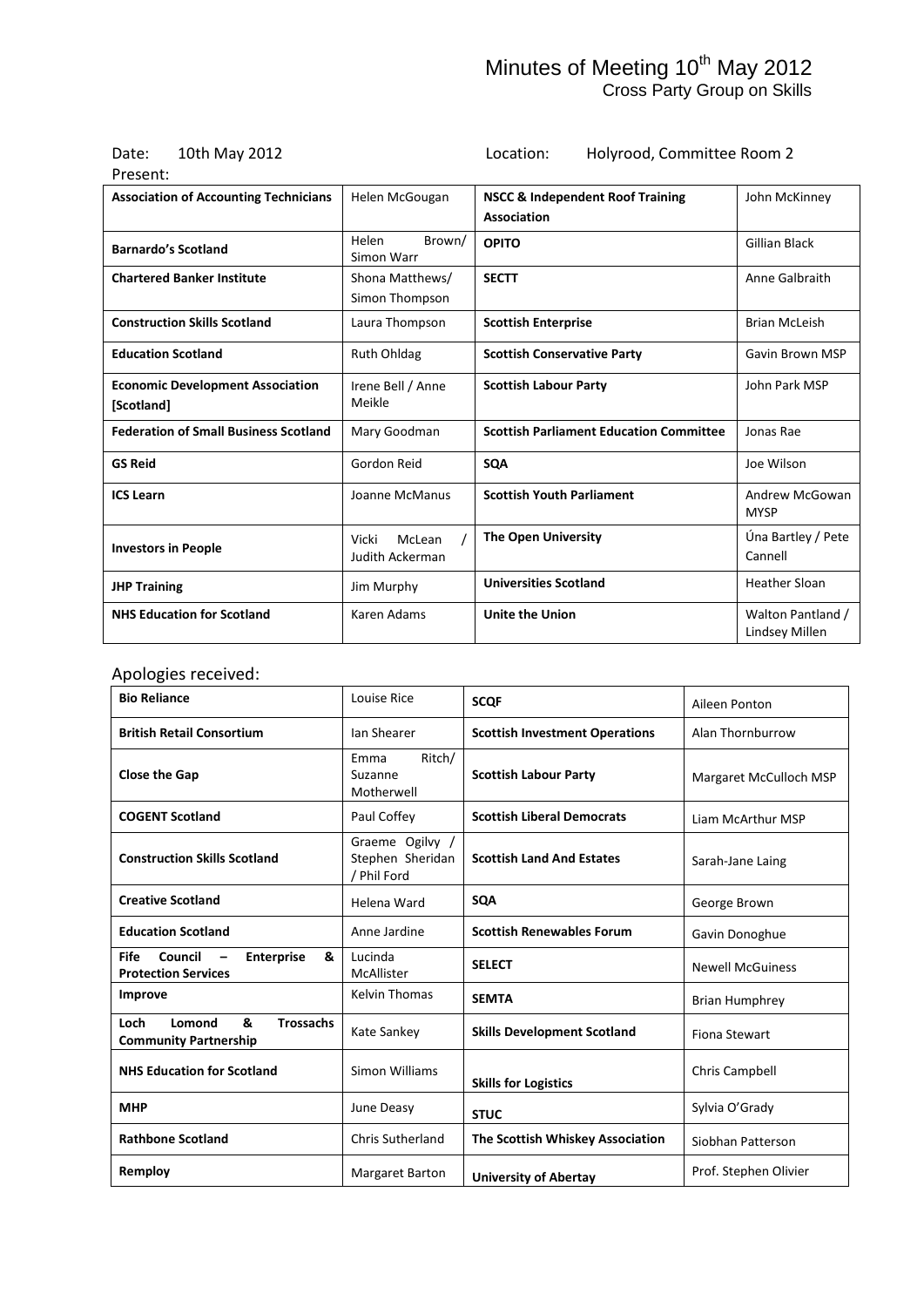#### **Agenda Items:**

#### **1 Welcome:**

- **1.1** John Park MSP the Co-Convenor [JP] welcomed everyone to the meeting and opened the formal AGM.
- **1.2** Several apologies had been received in advanced of the meeting. No further apologies were taken from the floor.
- **1.3** JP then provided a brief summary of the work undertaken by the CPG during the course of another quick year. Having reapplied for CPG status successfully in June 2011, the first meeting had managed to secure the Minister for Learning and Skills as speaker. The level of activity and engagement from members was clear, not only at meetings but also in the frequency with which members were seen around the Parliament building. Reviewing the year showed the breadth of topics covered but also some recurring themes; from the issue of funding and apprenticeships, learning in the workplace for those that are experienced workers [Open University and Unite] or those not yet in employment [work of Universities Scotland and business communities]. JP noted that there is a lot to look at, particularly with regards to employability, management and leadership skills. The Group is already working to bring some of this to the agenda for our next session.
- **1.4** JP also wished to remind members of the generosity of our lunch sponsors and offered a special note of thanks once again for their support.

#### **2 AGM:**

- **2.1** The Co-Covenors confirmed that the Group was quorate and proceeded to the formal business of the AGM.
- **2.2** Nominations for the office bearers:
	- **2.2.1** Having reminded attendees that only existing members of the CPG may vote, it was proposed that the office bearers remain in post for the coming session as follows:

Co-Covenors: Gavin Brown MSP and John Park MSP

Secretary: Shona Matthews

Proposed by John McKinney of NSCC, seconded by Joe Wilson of SQA and carried unanimously.

- **2.3** Nominations for formal acceptance of new members to the group:
	- **2.3.1** The following individuals and organisations were proposed for membership of the CPG:
		- Marco Biagi MSP
		- Aplus Training, British Retail Consortium,Castle Douglas Community IT Centre, Close the Gap, Fife Council – Enterprise & Protection Services, JHP, Remploy, Scottish Land and Estates, Scottish Youth Parliament, SEMTA, University of Abertay, Working Links.

The motion to include all proposed new members was carried unanimously.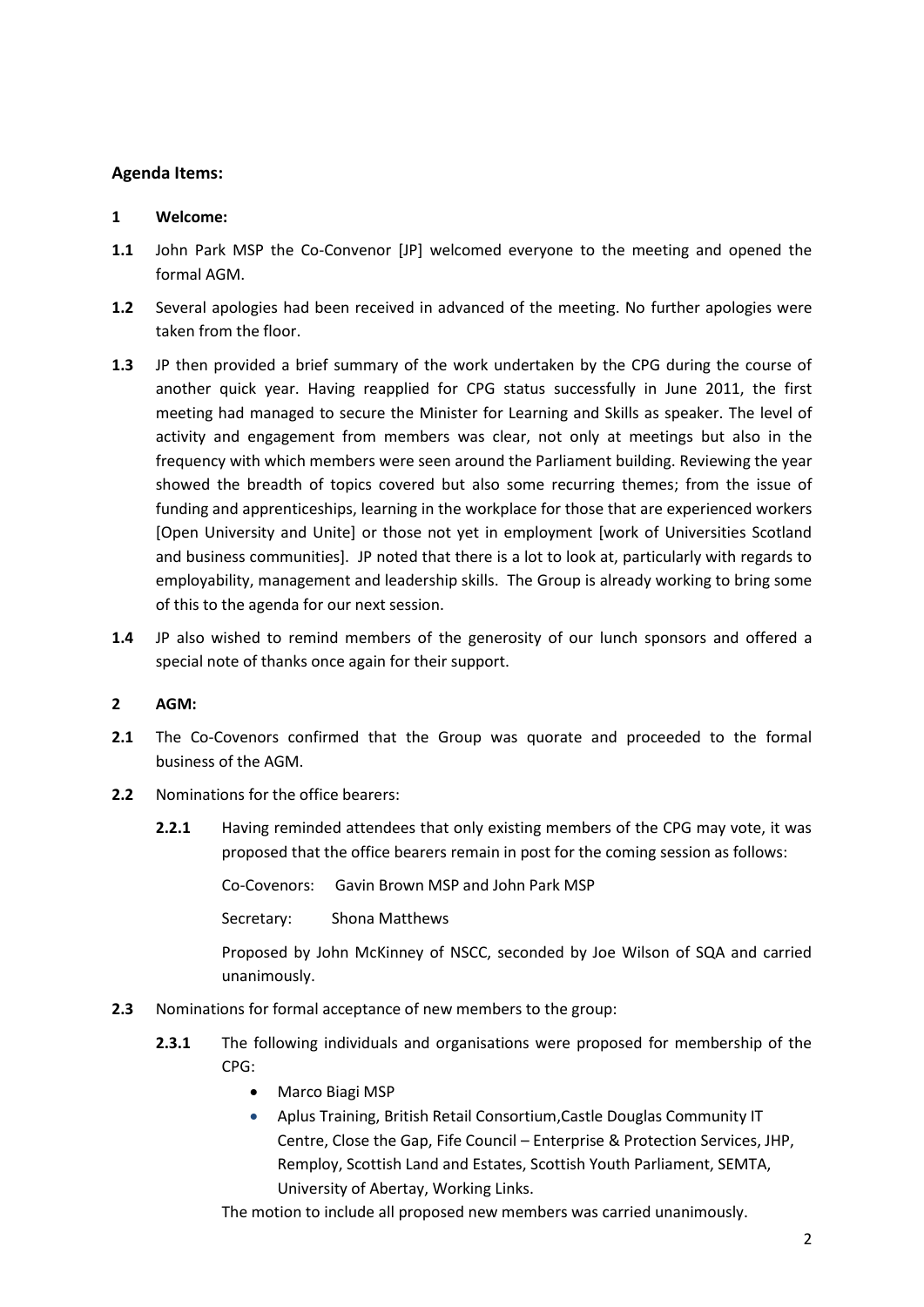- **2.4** As there was no further business for the AGM JP closed the meeting.
- **3** Before commencing with the remaining agenda items, JP took the opportunity to thank the meeting lunch sponsor Investors in People and invited them to say a few words. Judith Ackerman highlighted the importance of 2012 for IIP, with a change in focus from review work to look at and support strategy. The team at IIP would be delighted to discuss in detail with other members of the Group.

#### **4 Minutes of the last meeting and matters arising**

- **4.1** The Minutes of the meeting of 9<sup>th</sup> February 2012 were approve, noting that some suggested amendments by EDAS had been received by the Secretary and had been adopted. Matters arising included:
	- **4.1.1** Festival of Politics update: The Secretary advised that the responses had resulted in a tie and so a combined theme had been submitted to look at the issue of youth employment by focussing on the renewable sector and whether Scotland was producing the right skills sets to support its objectives. The CPG's proposal of *Reaching the Reality of Green Jobs- Skills for Young People in a Renewable Scotland*  had been successful due to a record number of submissions this year for the limited timetable. The CPG was due to receive two free tickets to an event and more information was to be forthcoming on this once the programme was finalised. Anyone interested should contact the Secretary. This meant that the topics of skills for renewables and youth employment remain on the workplan.
	- **4.1.2** Youth Employability: A joint meeting was proposed with the CPG for Colleges and Universities with a view to including this prior to the parliamentary recess. JP asked whether members were generally in favour of progressing this, bearing in mind the timing. Joe Wilson of SQA felt that anything that supported the objectives of lifelong learning and opened dialogue between like minded organisations was to be encouraged. Irene Bell of EDAS supported the idea particularly with the growing issue of graduate underemployment. JP asked whether there were any views from the group on the format or potential speakers. It was suggested that all funding streams should be invited. Having them in the same room would be useful as part of a joint discussion and could help identify and avoid the potential for duplication. Simon Thomson of the Chartered Banker Institute suggested that Young Scot might be contacted to get involved. JP agreed to take the ideas forward with the Convenor of the CPG on Colleges and Universities and seek a date as soon as possible and to liaise with Heather Sloan of Universities Scotland to get things moving.
	- **4.1.3** EDAS: Irene Bell and Anne Meikle provided some details about events organised by EDAS on the topic of youth employment. Irene explained that a parliamentary reception was planned for  $30<sup>th</sup>$  May. There was already good support from MSPs, researchers and Angela Constance MSP, Minister for Youth Employment will give the keynote address. This provided a great opportunity to discuss youth employment. Attendance was by invitation only to EDAS members, therefore anyone interested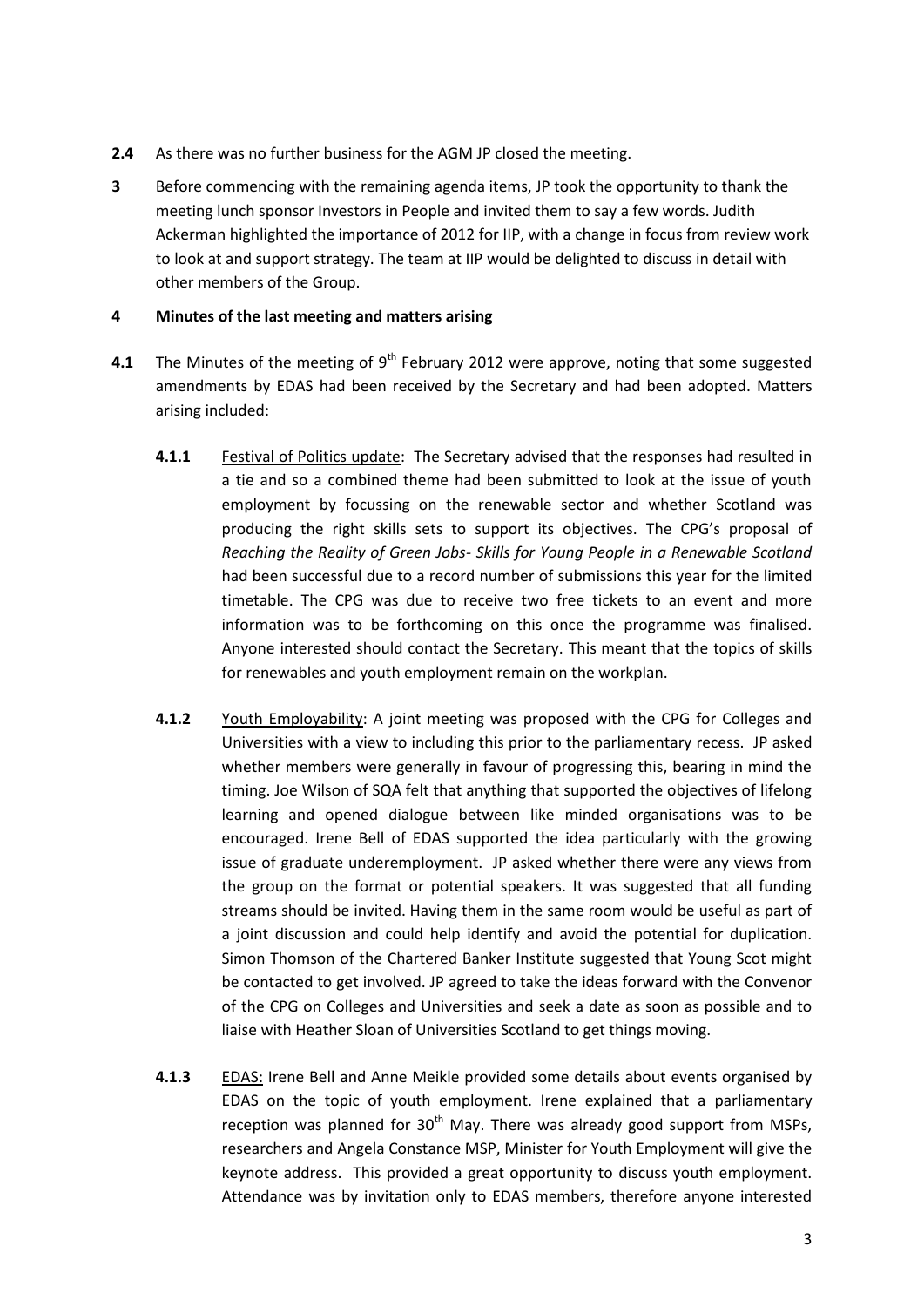that is not an EDAS member should get in touch. The EDAS Annual Summit was taking place on 20<sup>th</sup> June, an open event chaired by Lesley Riddoch. The event is in two parts; the first a question time style debate with wide ranging topics from 'Scotland the Brand'; views on immigration; the 'big green question' versus the economic reality of delivering this; and 'small is beautiful'. Part Two would be a smaller round table forum discussing the business opportunity environment and looking at the issues of leadership ambition and entrepreneurship. It is also intended that the delegates will look at the 'what if' scenarios were Scotland to vote for full independence. JP thanked Irene and Anne for their contributions and noted further information on the events could be gained directly from EDAS.

- **4.1.4** Workplan for 2012/13: JP noted the offer from Investors in People to lead a session on leadership and management skills. This was topic was outstanding alongside an invitation to hold a joint meeting with the CPG on Renewable Energy in the context of skills transfer. The renewable sector continues to offer huge opportunities however it is unclear whether Scotland has the skills capacity and such a meeting might reveal what direct interventions are being made.
	- **4.1.4.1** Joe Wilson of SQA also reminded the group of the suggested topic of the Curriculum for Excellence, noting that digital participation in learning was still a key challenge. John Park noted that there is a CPG on Digital Participation looking at how individuals can take full advantage of the benefits of the digital age. Anne Meikle commented that the Leadership Enterprise forum held in April had provided some feedback on this topic, also noting that skills gaps for the renewables sector was something being discussed with Skills Development Scotland.
	- **4.1.4.2** Co-Convenor Gavin Brown MSP suggested that the Group also seek to invite the Minister Angela Constance for a Q&A session on the matter of youth employment during the next session.
	- **4.1.4.3** John McKinney of NSCC urged that the topic of funding avenues be revisited many still do not know where to turn for funding or not aware of what is available when or indeed how to access this. Simon Thompson of the Chartered Banker Institute suggested this was an area where the CPG could work on a framework that SDS could then take forward to create something tangible. Mary Goodman of the Federation of Small Businesses commented that this issue had come up at a recently attended event, the feeling being that organisations don't know about funding unless they 'trip over it'. Smaller businesses seemed less likely to know about funding. It was noted that SDS were trying to pull something together but there is a need for information to be presented in a simple way and for better relationships between funding agencies and businesses. There was agreement from members that often the only information or advice reaching a business comes directly from the learning provider. Jim Murphy highlighted the issue of duplication. For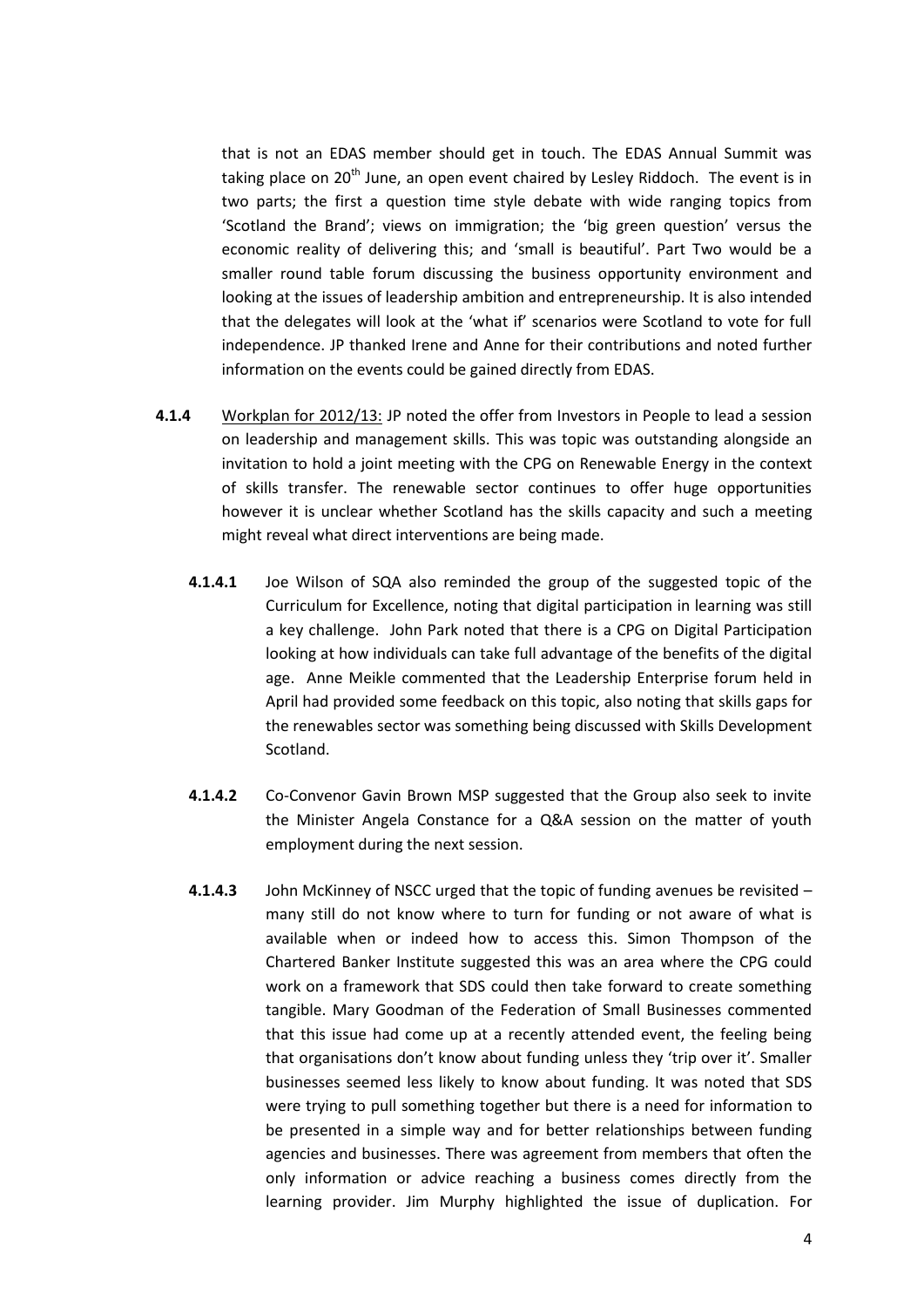example no one knows exactly where to go for vacancy matching. Helen McGougan of AAT advised that her organisation aims to provide a link between the business and providers, however providers change so quickly and at short notice it was hard to gain commitment over the long term. JP suggested that members consider the end game – what would be the desired output of such a session and then make suggestions about how to improve the system, possibly developing a short paper highlighting anomalies in the current system. Helen McGougan highlighted a round table event taking place in June on the issue. The Secretary, Shona Matthews asked whether, given the changes to the Sector Skills Councils highlighted at the previous meeting, and that many SSCs had provided a central hub for businesses in engaging with the funding agencies and providers, there might be a gap in funding knowledge. Anne Galbraith of SECTT voiced her concerns that the electrical sector no longer had SSC representation in Scotland.

**4.1.4.4** The Secretary also noted that the topic of measuring return on investment in learning and development had not been tackled as yet. John McKinney of NSCC and Karen Adams of NHS Education for Scotland both confirmed that they could support this discussion.

John Park MSP thanked everyone for their contributions and would discuss with his Co-Convenor and update the workplan to address these issues in the forthcoming programme of meetings.

#### **5 A.O.C.B**

- **5.1** John McKinney reminded the group that the week commencing 21<sup>st</sup> May was Scottish Apprenticeship Week. There would be a display of traditional Scottish building skills at the Castle during the week and initiatives in Glasgow and Edinburgh during the Edinburgh Festival focused on traditional buildings. Mr McKinney also updated members on a specialist lead roofing apprenticeship to support £3 million in contracts associated with the building 'MOT' programme. Anne Galbraith asked for more detail and John stressed it was early days and was attending a meeting later that day to discuss and would then discuss with contractors.
- **5.2** JP informed the Group of a letter received from the Coalition for Racial Equality and Rights enquiring about whether the racial equality impact of Modern Apprenticeships had been assessed. Responses around the table suggested that no member organisation was aware of any data that could provide a picture of what is happening. It was unclear whether any other body had looked into this matter or considered it. Simon Thompson of the Chartered Banker Institute asked whether colleges would have any usable data. JP felt that the Association of Scottish Colleges should hold some data as this came up when presenting his maiden Bill, together with the issue of disability and apprenticeships. John was due to meet with office bearers soon and would raise the query.

Joe Wilson suggested that there may be some way of extracting the data through college funding. Gordon Reid added that the CPG on Human Rights had been promoting education as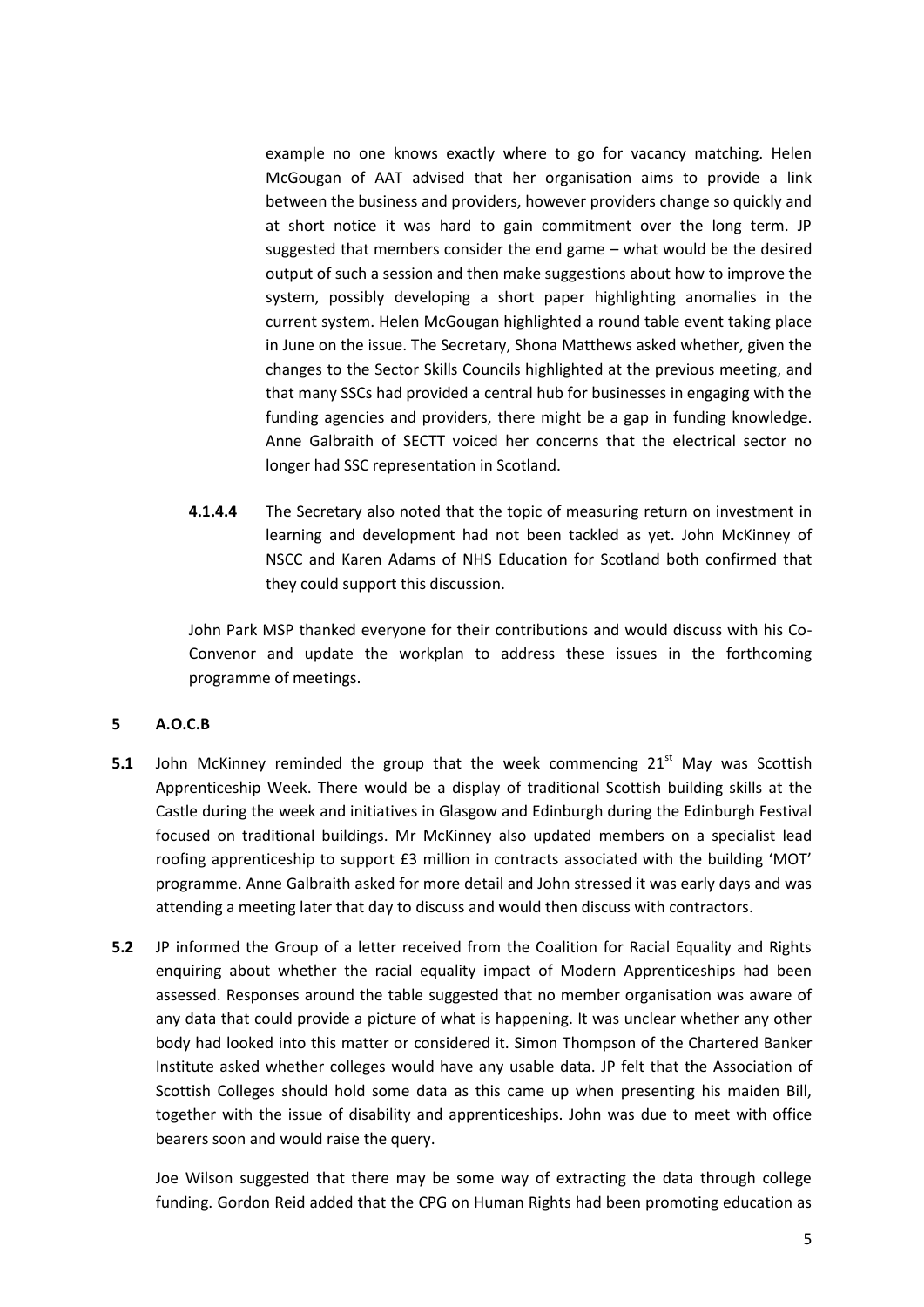part of the training. Anne Meikle of EDAS noted that apprenticeship data was still being gathered on gender and occupational segregation. It was not clear how this data would be used and wished to know who looks at the feedback received and what is done with it thereafter; those contributing needed feedback. Úna Bartley of OU commented that one report had suggested 90% of apprenticeships had been taken up by men. JP thanked all members for their views and suggested responding to CRER on behalf of the CPG that this matter be taken to the Equal Opportunities Committee and SPICE but that he would continue to liaise with CRER. Irene Bell commented that the CPG could use the information positively if it was there but was extremely concerned that the data did not appear to have been captured. JP noted to also highlight gender segregation in his investigations.

#### **6 Close of Meeting**

**6.1** With no further business to discuss JP thanked everyone for their ongoing support and advised that the next meeting was planned for the  $4<sup>th</sup>$  October. The Secretary confirmed that dates for the full meeting programme would be issued over summer. Before the meeting formally closed, Irene Bell of EDAS wished to propose a vote of thank to the Convenors and the CPG's Secretariat for their ongoing efforts in running the meetings.